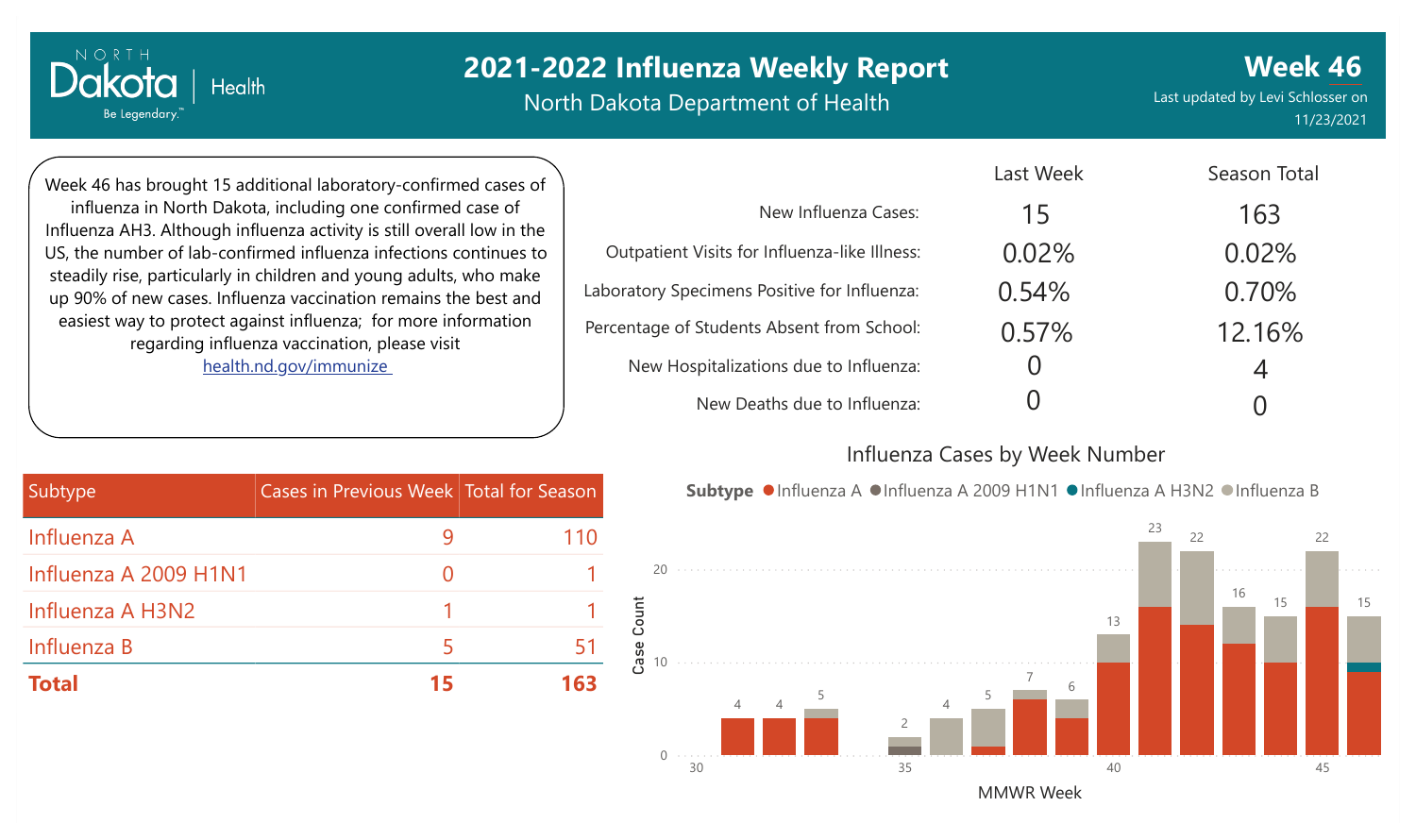

### **2021-2022 Influenza Weekly Report** North Dakota Department of Health

**Week 46** Last updated by Levi Schlosser on 11/23/2021

Laboratory-confirmed influenza is a reportable disease in North Dakota. Influenza "cases" include people that have tested positive for influenza in a healthcare setting. It does not include people with influenza who did not seek healthcare, or were diagnosed without a lab test, which is common. The true number of people in North Dakota is underrepresented, but case data allows us where influenza is circulating and in what populations. It also provides context regarding how the current season compares with previous seasons. Find more information about cases on ndflu.com

#### Influenza Cases by Gender



#### Influenza Cases by Age Group





Total Influenza Cases by County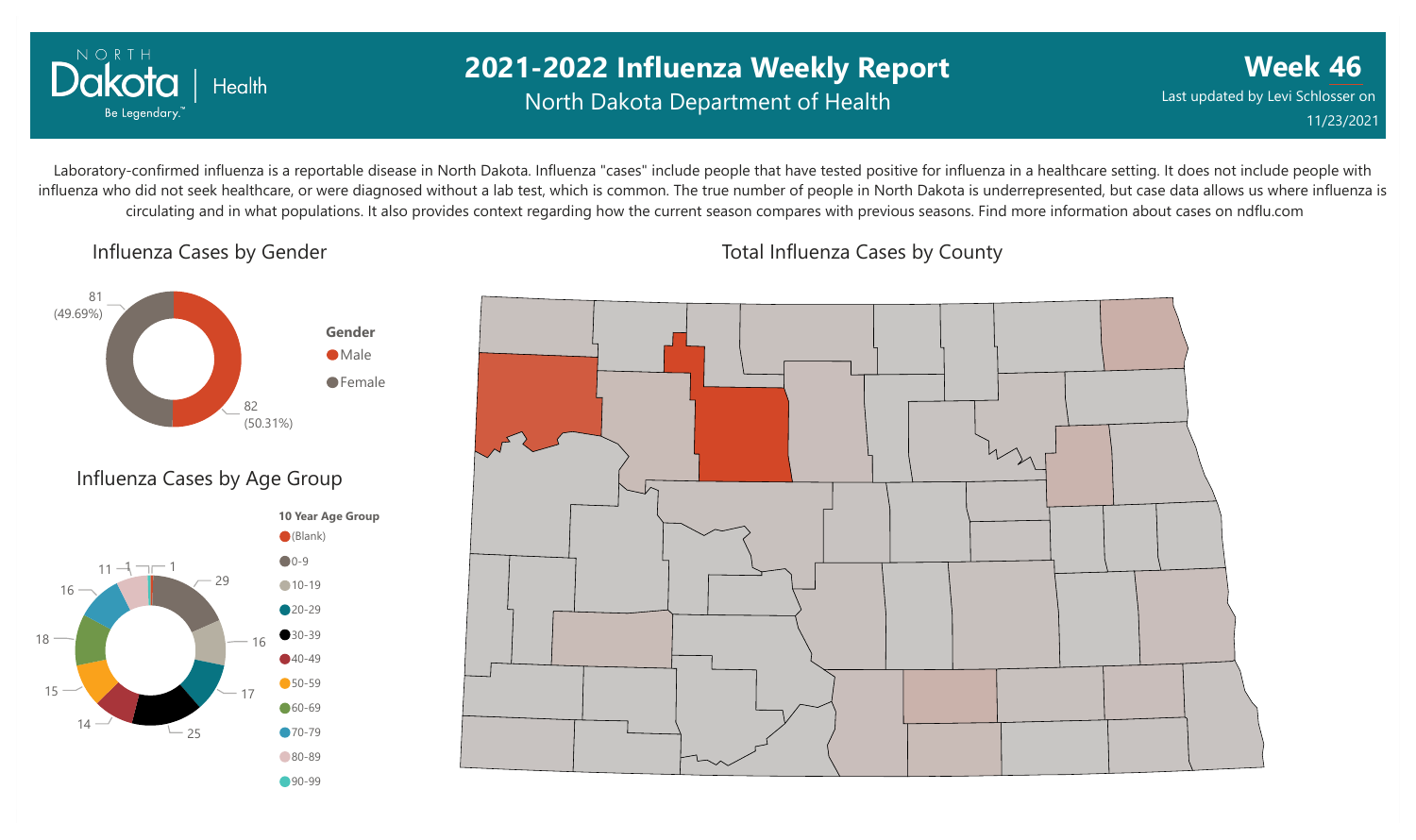

NORTH

Dakota

Be Legendary.

Health

North Dakota Department of Health

**Week 46** Last updated by Levi Schlosser on 11/23/2021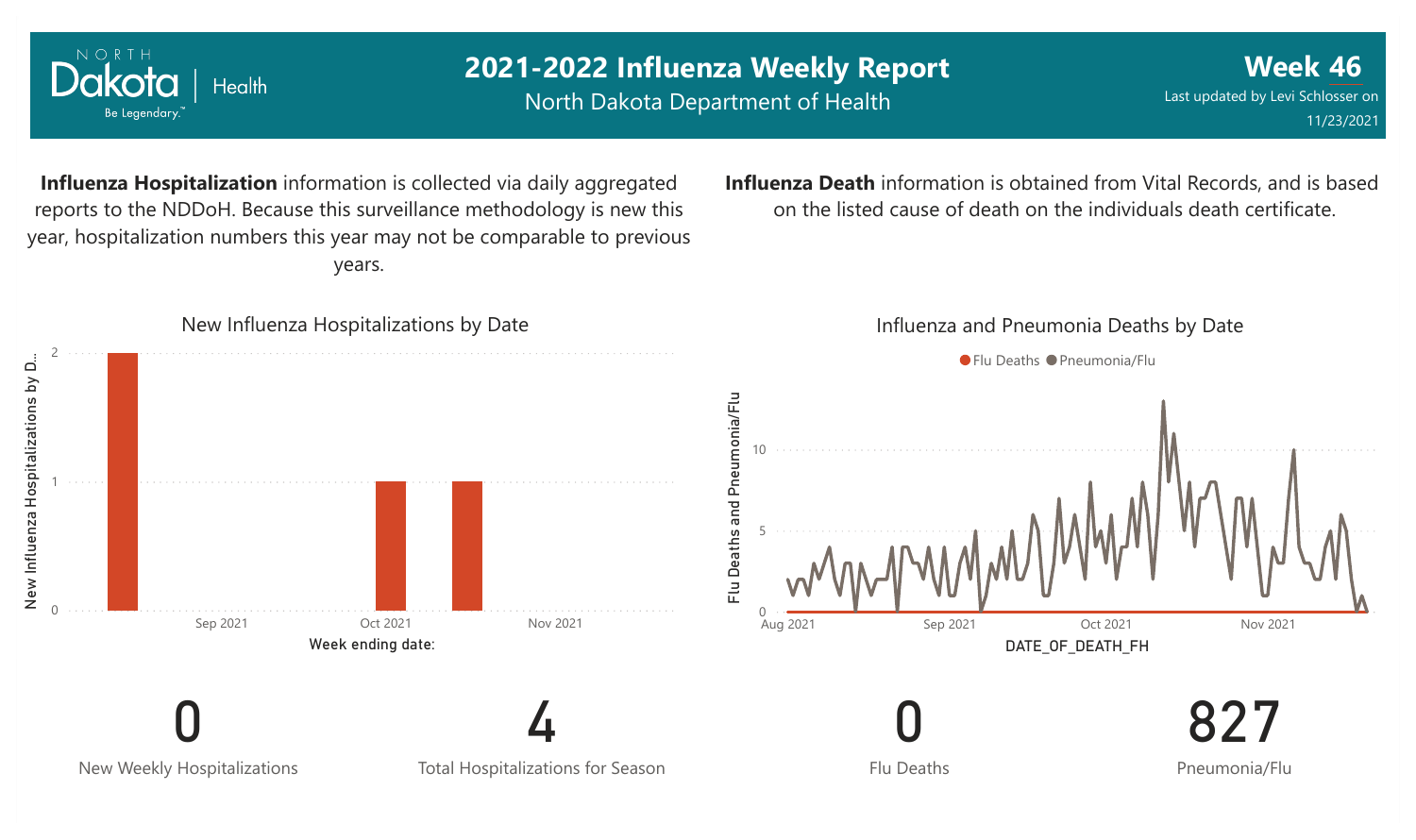

North Dakota Department of Health

Flu Positivity

**Week 46** Last updated by Levi Schlosser on 11/23/2021

**Outpatient Influenza-like Illness (ILI)** The NDDoH participates in the national U.S. Outpatient Influenza-like Illness Surveillance Network (ILINet). Data from participating outpatient providers in north Dakota are pooled to create a state-wide estimate for the weekly percent of healthcare visists due to influenza-like illness (ILI). Patients presenting with a fever of 100 degrees or greater AND a cough and/or sore throat are considered to have ILI. For more information [on state and national ILINet data, see FluView](http://fluview%20interactive/) Interactive

**Sentinel Laboratory Data** The NDDoH receives influenza and RSV testing data from participating sentinel laboratories across the state. The total number of positive tests and the total number of tests conducted are reported and used to create a state-wide percent positivity statistic. For influenza, percent positivity of 10% or greater indicates 'season level' influenza activity.





Flu Positivity by Week

| <b>Week Ending Date:</b><br>▲ | Total # of Patients Seen for Any Reason Percent ILI |       |
|-------------------------------|-----------------------------------------------------|-------|
| Saturday, October 16, 2021    | 3,585                                               | 0.02% |
| Saturday, October 23, 2021    | 3,891                                               | 0.03% |
| Saturday, October 30, 2021    | 3,868                                               | 0.02% |
| Saturday, November 06, 2021   | 3,832                                               | 0.03% |
| Saturday, November 13, 2021   | 3,702                                               | 0.03% |
| Saturday, November 20, 2021   | 3,442                                               | 0.02% |
| <b>Total</b>                  | 22,320                                              | 0.03% |

| Week ending date:           | Total Number of Specimens Tested Flu Positivity |       |
|-----------------------------|-------------------------------------------------|-------|
| Saturday, October 16, 2021  | 673                                             | 1.19% |
| Saturday, October 23, 2021  | 768                                             | 1.56% |
| Saturday, October 30, 2021  | 653                                             | 1.23% |
| Saturday, November 06, 2021 | 883                                             | 0.79% |
| Saturday, November 13, 2021 | 581                                             | 0.17% |
| Saturday, November 20, 2021 | 559                                             | 0.54% |
| <b>Total</b>                | 4,117                                           | 0.95% |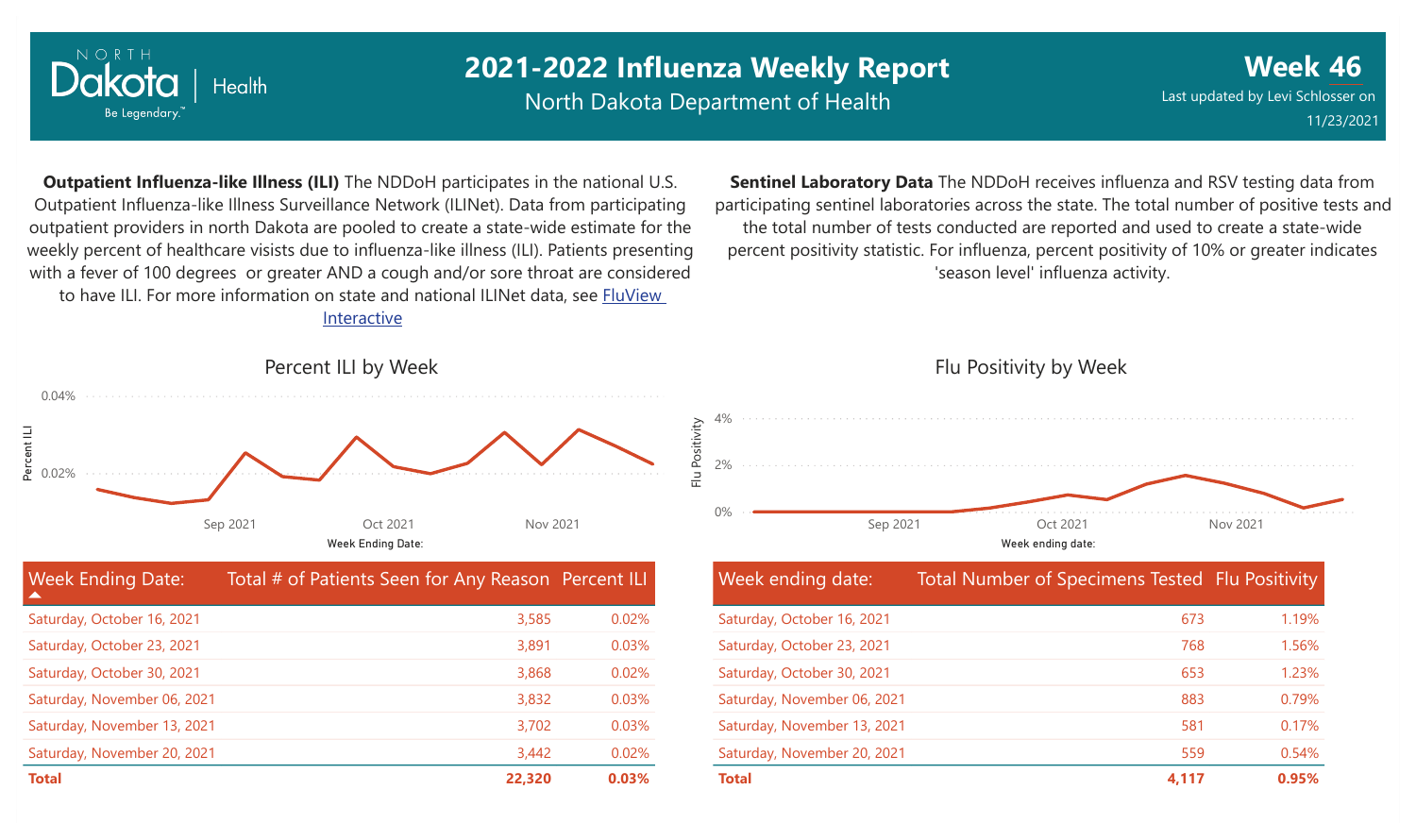

### **2021-2022 Influenza Weekly Report** North Dakota Department of Health

During the influenza season, increases in the **school absenteeism** data cab be used as an early indicator for influenza circulation. The NDDoH received absenteeism data from a majority of schools in the state. Data here include absences for all reasons.



During the influenza season, **influenza outbreaks** are common anywhere people gather, including schools, child care centers, long-term care facilities, and health care facilities. Outbreaks of influenza or influenza-like illness may be reported to the NDDoH. The following outbreaks have been reported this season.

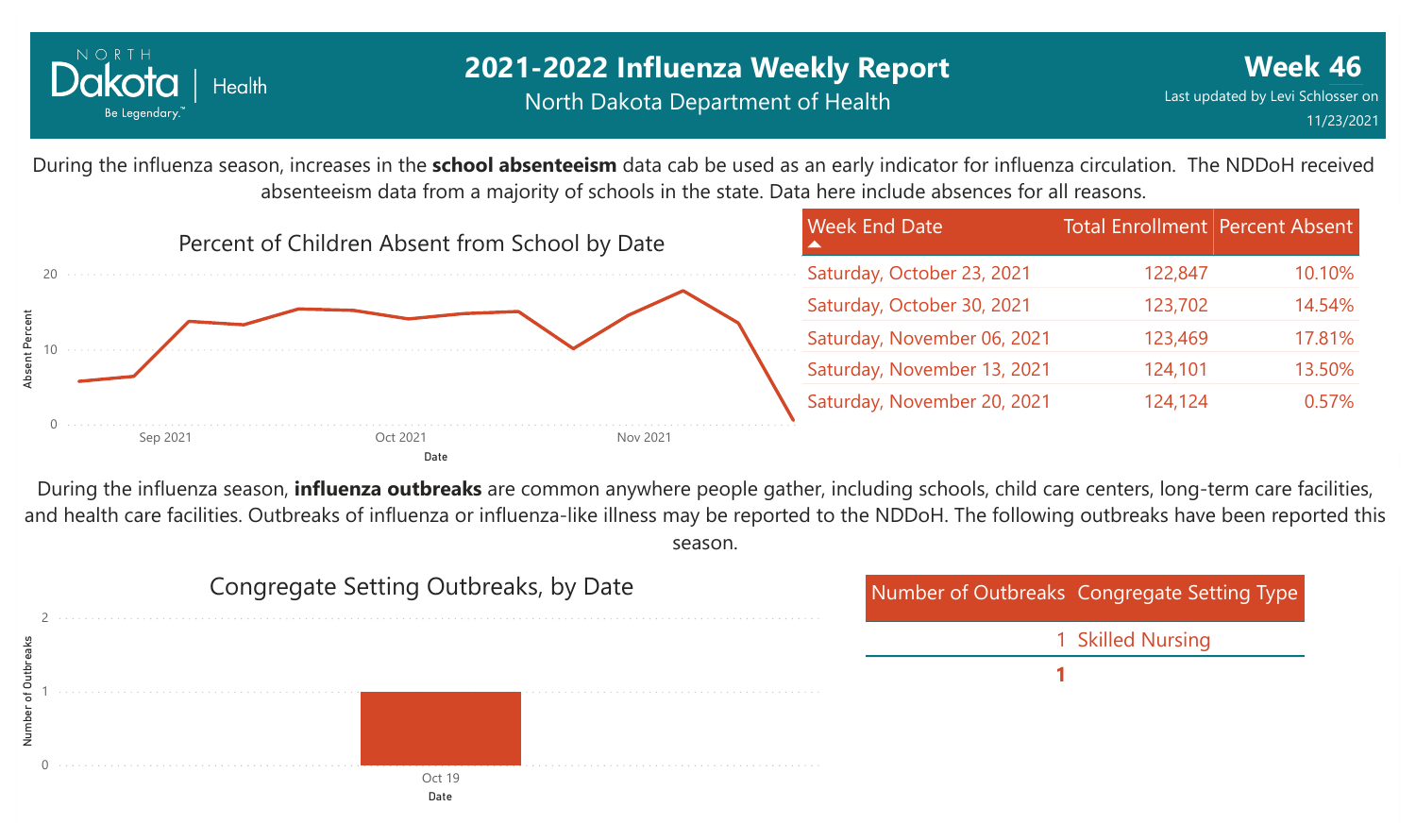

### **2021-2022 Influenza Weekly Report** North Dakota Department of Health

**Week 46** Last updated by Levi Schlosser on 11/23/2021

**Influenza vaccine doses administered** data from the North Dakota Immunization Information System (NDIIS) includes all administered doses of flu vaccine documented in the NDIIS to records with a North Dakota address. Adult immunizations do not have to be reported to the NDIIS so there may be more influenza vaccine doses being administered that are not reported to the NDIIS. Age groups are determined base on age at time of vaccination.

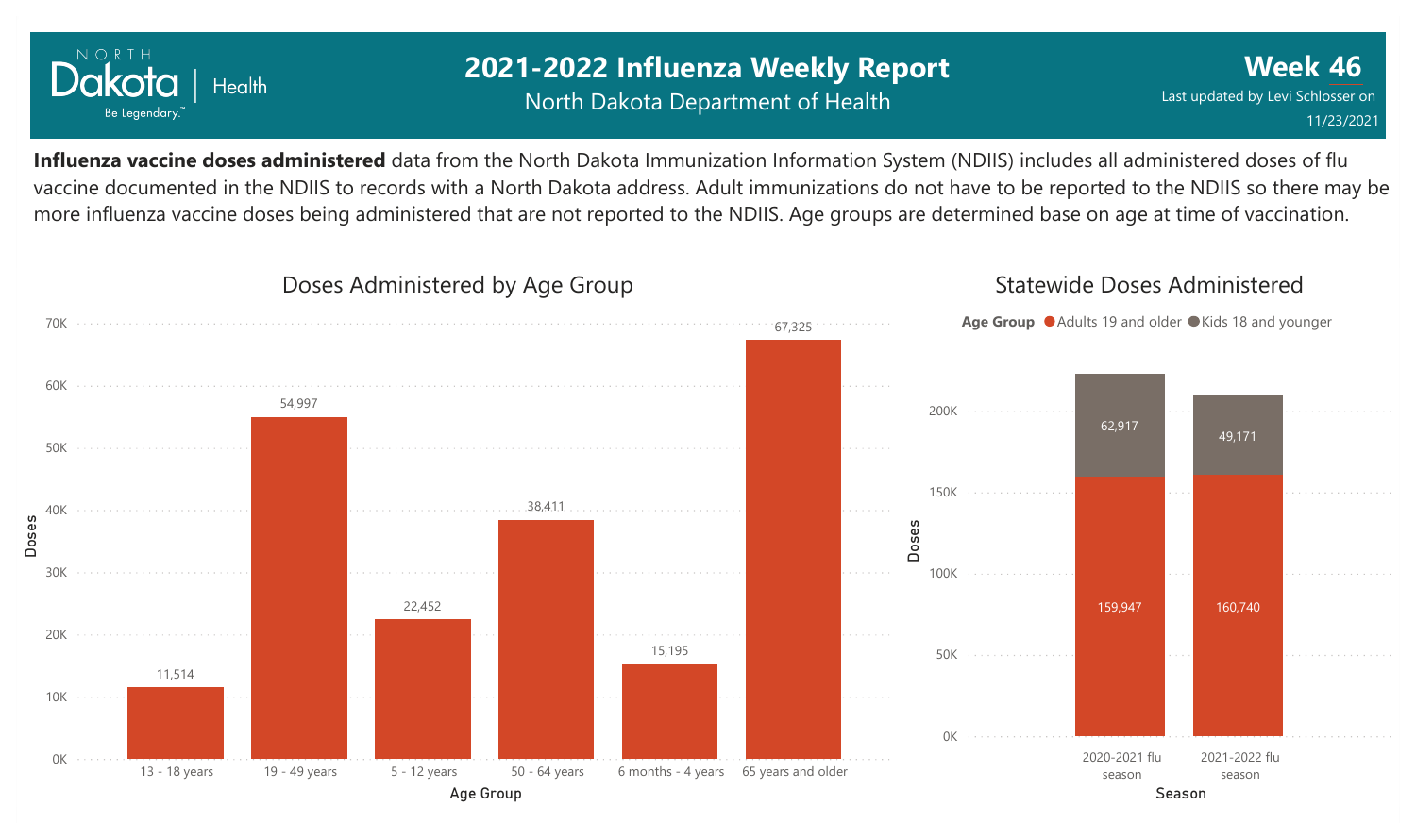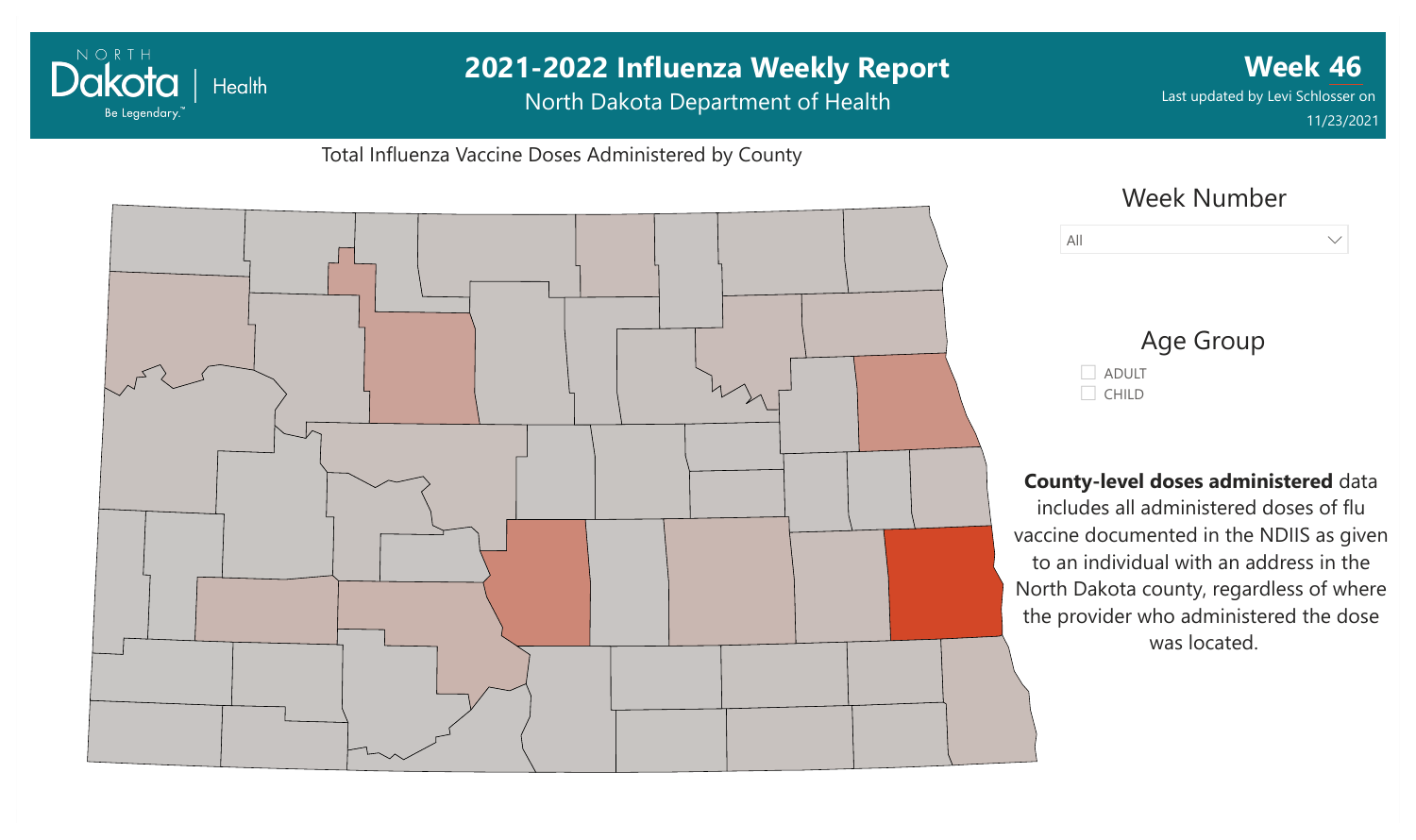North Dakota Department of Health



NORTH

Dakota

Be Legendary.

Health

#### NDIIS data can also be used to estimate the percent of North Dakotans in each age group that have received at least one dose of influenza vaccine so far this flu season. NDIIS records included in **statewide coverage rates** must have a North Dakota address.

Adult immunizations do not have to be reported to the NDIIS so adult coverage rates may be higher.



#### Statewide Flu Coverage for Adults >= 19